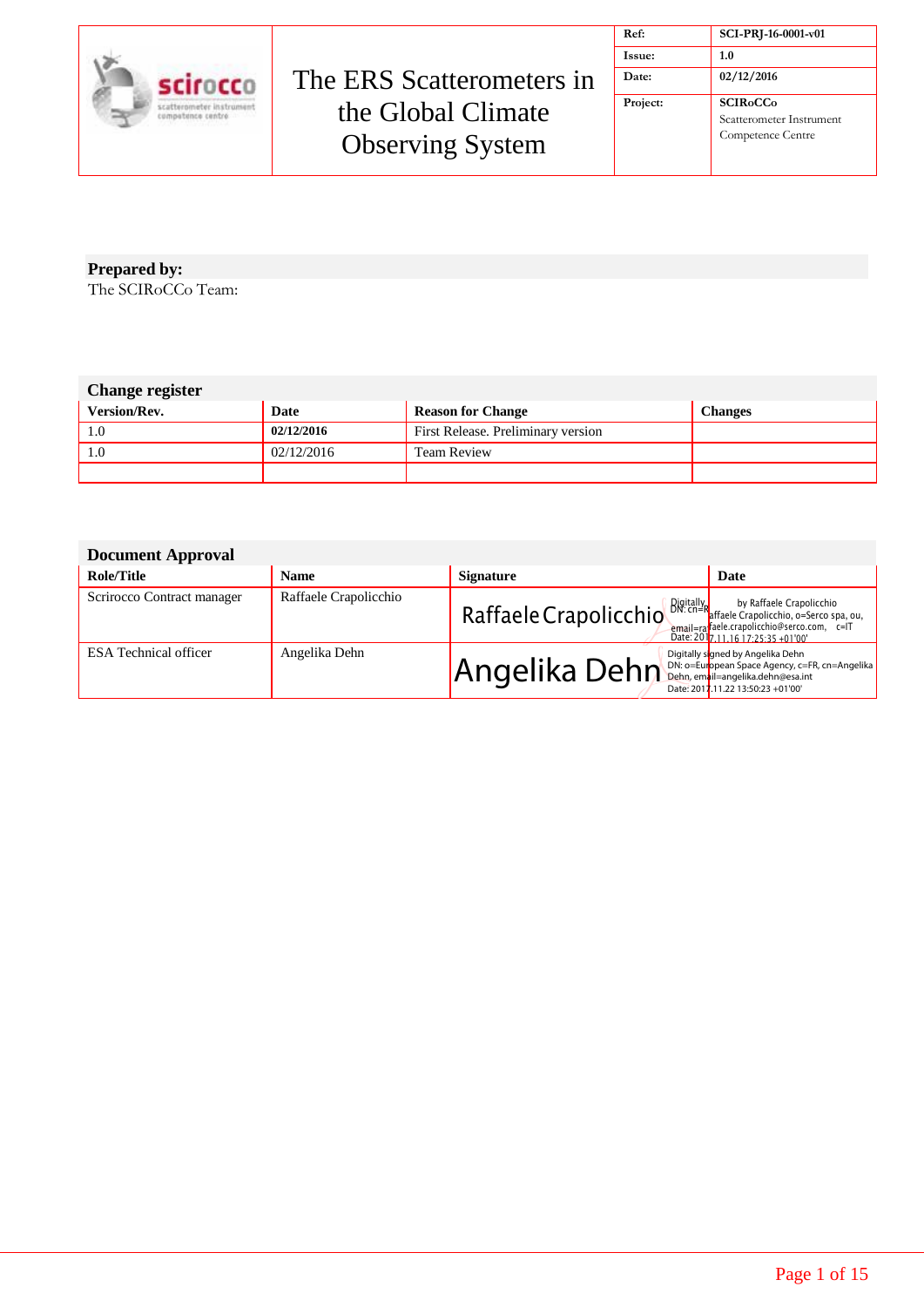

| Ref:          | SCI-PRJ-16-0001-v01                                                                     |
|---------------|-----------------------------------------------------------------------------------------|
| <b>Issue:</b> | 1.0                                                                                     |
| Date:         | 02/12/2016                                                                              |
| Project:      | <b>SCIR<sub>o</sub>CC</b> <sub>o</sub><br>Scatterometer Instrument<br>Competence Centre |

### **Contents**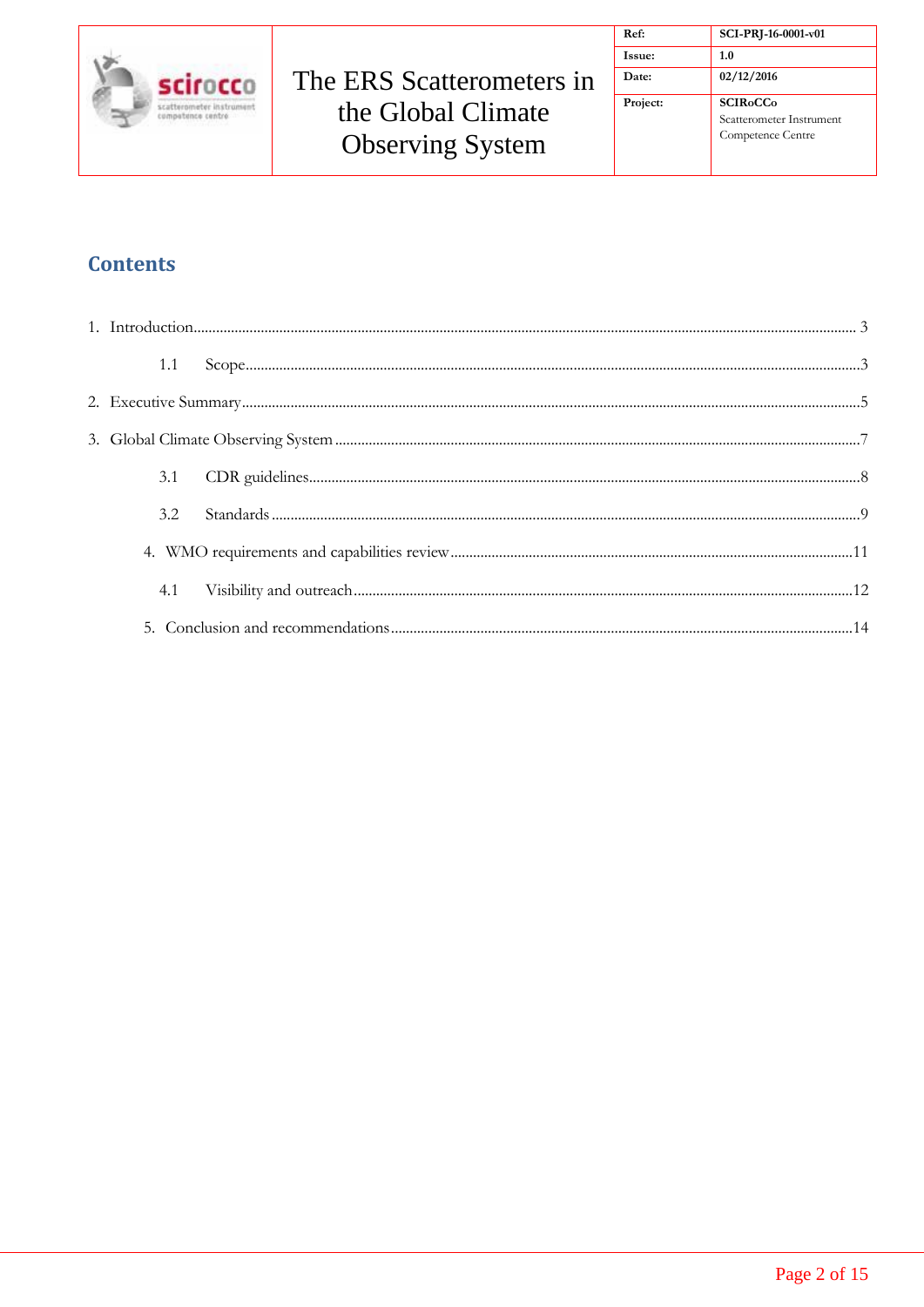

| Ref:     | SCI-PRJ-16-0001-v01                                              |
|----------|------------------------------------------------------------------|
| Issue:   | 1.0                                                              |
| Date:    | 02/12/2016                                                       |
| Project: | <b>SCIRoCCo</b><br>Scatterometer Instrument<br>Competence Centre |

## <span id="page-2-0"></span>**1. Introduction**

#### <span id="page-2-1"></span>**1.1 Scope**

This document describes the current and anticipated relationship and role of the ERS scatterometers in the Global Climate Observing System.

Conclusions and recommendations are provided to further consolidate this relationship and role in order to ultimately improve the visibility and usefulness of the ERS Climate Data Records (CDR).

### **1.2 Applicable and Reference Documents**

#### **Applicable Documents**

| $\mathbf{I}$ |  |
|--------------|--|
| AD-1         |  |

#### **Reference Documents**

| ID     | <b>Reference</b>                                                                                       |
|--------|--------------------------------------------------------------------------------------------------------|
| $RD-1$ | WMO (World Meteorological Organization), "Systematic observation requirements for satellite-based data |
|        | products for climate", Report GCOS-154, 128 pp., Geneva, Switzerland, 2011.                            |
| $RD-2$ | http://www.wmo.int/pages/themes/climate/understanding_climate.php                                      |
| $RD-3$ | http://www.wmo.int/pages/prog/gcos/                                                                    |
| $RD-4$ | WMO Guide to Climatological Practices (WMO-No. 100),                                                   |
|        | http://www.wmo.int/pages/prog/wcp/ccl/guide/guide_climat_practices.html                                |
| $RD-5$ | http://www.wmo-sat.info/product-access-guide/domain/ocean/ocean-surface-wind                           |

| <b>Acronyms</b> |                                                      |
|-----------------|------------------------------------------------------|
| Acronym         | <b>Expansion</b>                                     |
| <b>ASCAT</b>    | <b>Advanced Scatterometer</b>                        |
| <b>ASPS</b>     | <b>Advanced Scatterometer Processing System</b>      |
| <b>ECMWF</b>    | European Center Medium-range Weather Forecast Center |
| <b>ERS</b>      | European Remote Sensing satellite                    |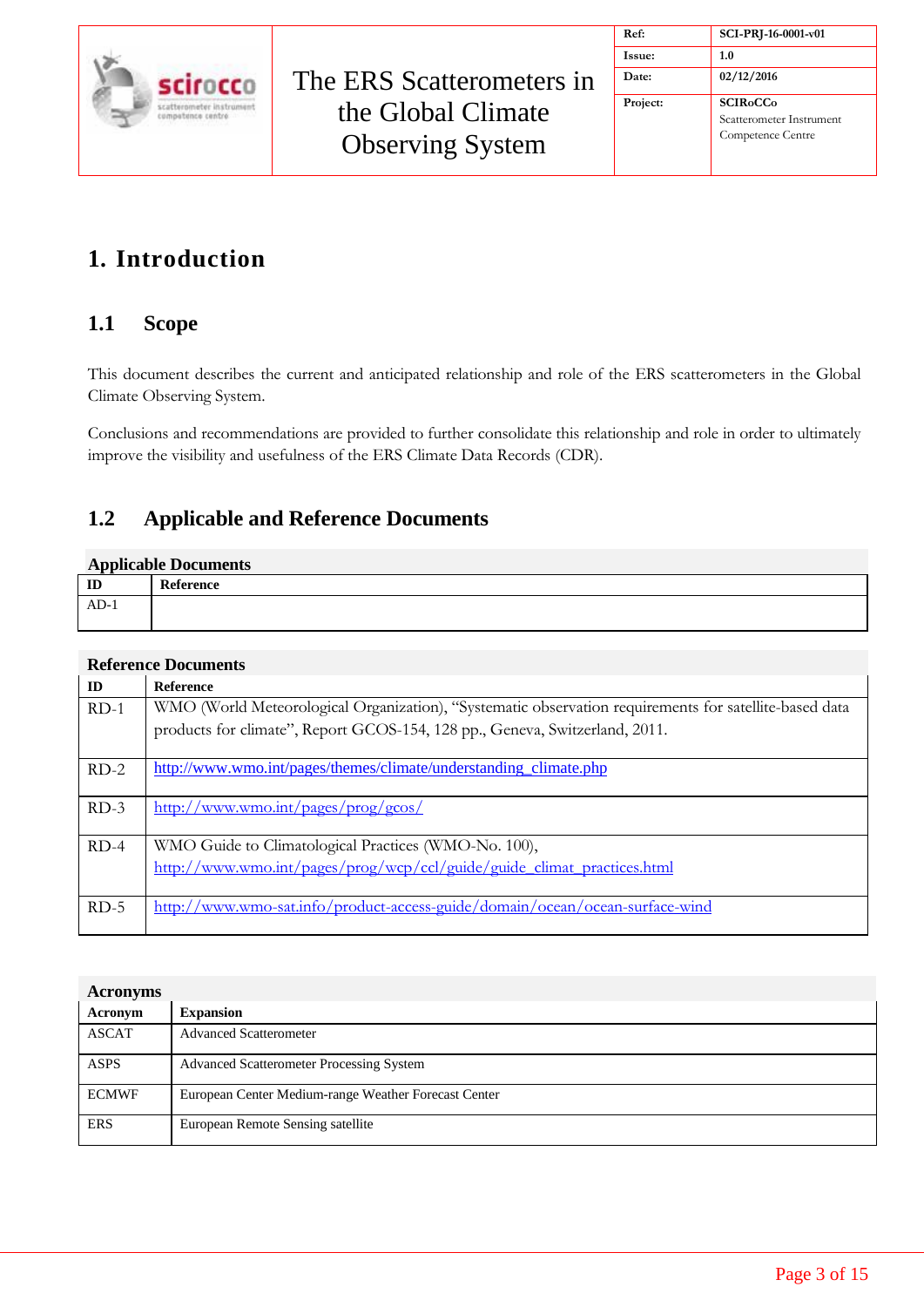

| Ref:     | SCI-PRJ-16-0001-v01                                              |
|----------|------------------------------------------------------------------|
| Issue:   | 1.0                                                              |
| Date:    | 02/12/2016                                                       |
| Project: | <b>SCIRoCCo</b><br>Scatterometer Instrument<br>Competence Centre |

| <b>EUMETSAT</b> | European Organization for the Exploitation of Meteorological Satellites |
|-----------------|-------------------------------------------------------------------------|
| <b>GCOS</b>     | Global Climate Observing System                                         |
| <b>GMF</b>      | Geophysical Model Function                                              |
| <b>KNMI</b>     | Koninklijke Nederlands Meteorologisch Instituut                         |
| <b>LRDPF</b>    | Low bit Rate Data Processing Facility                                   |
| <b>MARS</b>     | Meteorological Archival and Retrieval System                            |
| <b>NWP</b>      | Numerical Weather Prediction                                            |
| <b>NOC</b>      | NWP ocean calibration                                                   |
| <b>WVC</b>      | Wind Vector Cell                                                        |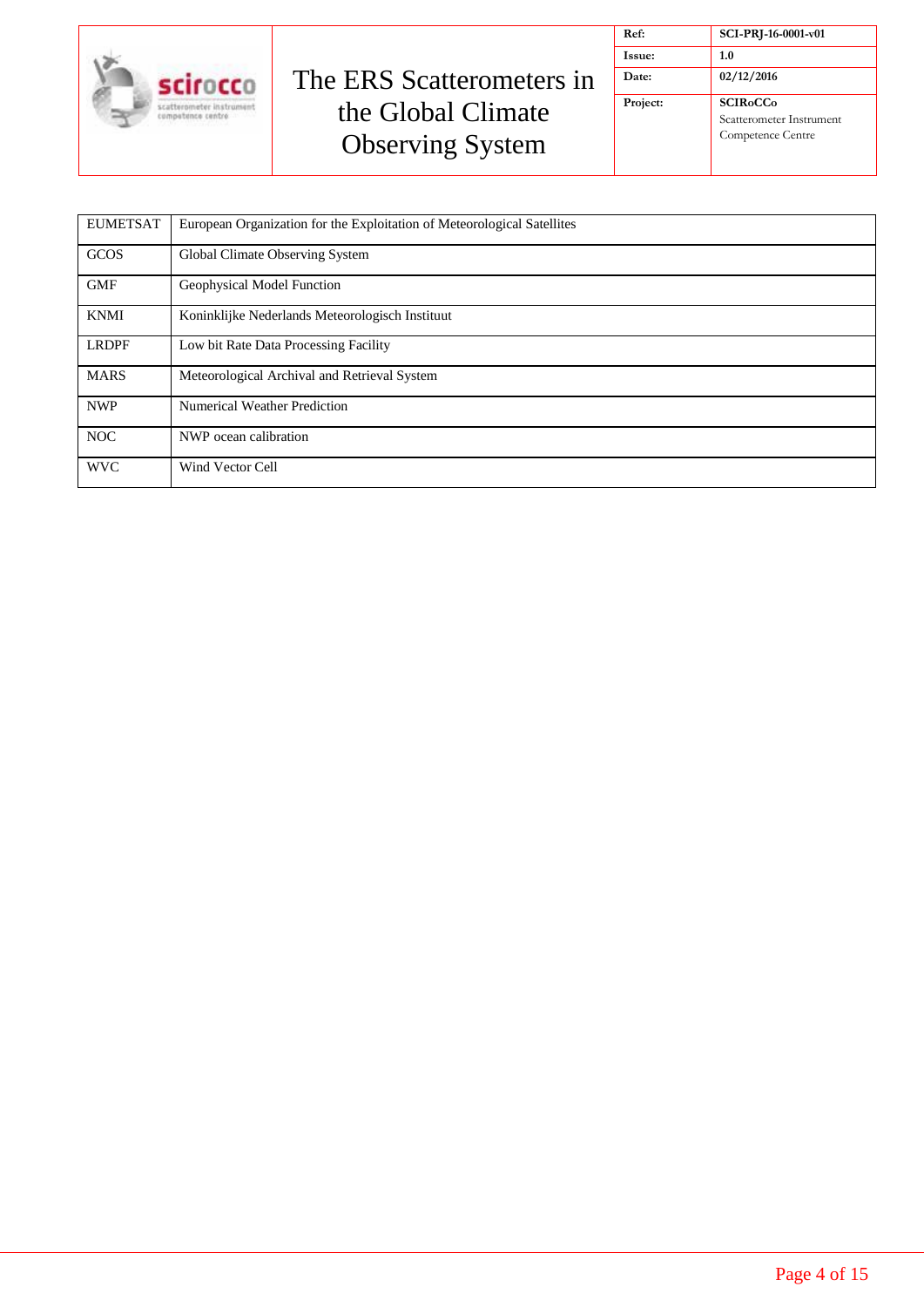|                                               |                                               | Ref:     | SCI-PRJ-16-0001-v01                                                                    |
|-----------------------------------------------|-----------------------------------------------|----------|----------------------------------------------------------------------------------------|
|                                               |                                               | Issue:   | 1.0                                                                                    |
| scirocco                                      | The ERS Scatterometers in                     | Date:    | 02/12/2016                                                                             |
| scatterometer instrument<br>competence centre | the Global Climate<br><b>Observing System</b> | Project: | <b>SCIR<sub>o</sub>CC<sub>o</sub></b><br>Scatterometer Instrument<br>Competence Centre |

## <span id="page-4-0"></span>**2. Executive Summary**

Global ERS scatterometer data has been available from 1991 until February 2003, proving essential and unique information on ocean vector winds, land hydrology and sea ice. For the understanding of climate change and climate processes, these backscatter observations are potentially very useful and constitute so-called Essential Climate Variables (ECV), serving several downstream applications, such as for example off-shore wind energy design, production and maintenance.

There are international, as well as national, policy mandates or structures regarding climate and climate change. In 1988, the Intergovernmental Panel on Climate Change (IPCC) was established by the United Nations Environment Programme (UNEP) and the World Meteorological Organization (WMO) to review and provide recommendations to governments regarding the state of knowledge of the science of climate change, the risks associated with humaninduced climate change, the social and economic impacts of climate change and possible response strategies. In 2009 the third World Climate Conference (WCC-3) unanimously agreed to develop a Global Framework for Climate Services (GFCS).

Following GCOS principles, is important to derive satellite products in a physically consistent way across ocean, land and atmosphere domains. Fundamental Climate Data Records (FCDR's) and ECV's derived from these imply end-toend climate information stewardship, consisting of data preservation, data quality, archiving, processing and reprocessing, discovery and access, required for CDR production. While some argue that it took more than 40 years to create the end-to-end system that exists today for weather monitoring and forecasting, the climate monitoring end-toend system profits from these developments.

The continuing importance of long-term climate datasets for climate variability, trend analysis and product intercomparison is stressed by the GFCS. ERS scatterometer data are at the start of a long record of global C-band scatterometer observations, ranging from 1991 to 2011, complemented by the EUMETSAT MetOp ASCAT scatterometer missions from 2007 onwards. For the production of a seamless ECV it is crucial that the geophysical backscatter observations of the C-band scatterometers are inter-calibrated in a so-called Fundamental Climate Data Record. Standard (Level 2 and higher level) processors for applicable geophysical wind, soil moisture or sea ice products would then be able to provide a stable and truthful record of the changing climate over several instruments.

The development of new integrated data products, especially those produced through reanalyses (data assimilation), has the potential to provide information on climate forcing, which may be useful both in driving climate models and for policy- and decision-makers (e.g., in assessing emissions and fluxes which are regulated by statute and/or treaty). Assuring that such estimates are soundly based and validated under a sufficiently broad range of conditions will be critical if their use is to be accepted. Such reassurance and confidence may be obtained through comparison of reanalyses products, e.g., ECMWF Re-Analysis ERA, with inter-calibrated FCDRs as outlined above.

It is especially important for groups that develop new methodologies for retrievals of physical variables at different centres, agencies and countries to recognise other related developments and compare results. It is essential that common methodologies be developed and applied even if specialized approaches are also taken. The evaluation and vetting of products and their inter-comparison is an essential part of the observational process and should be fully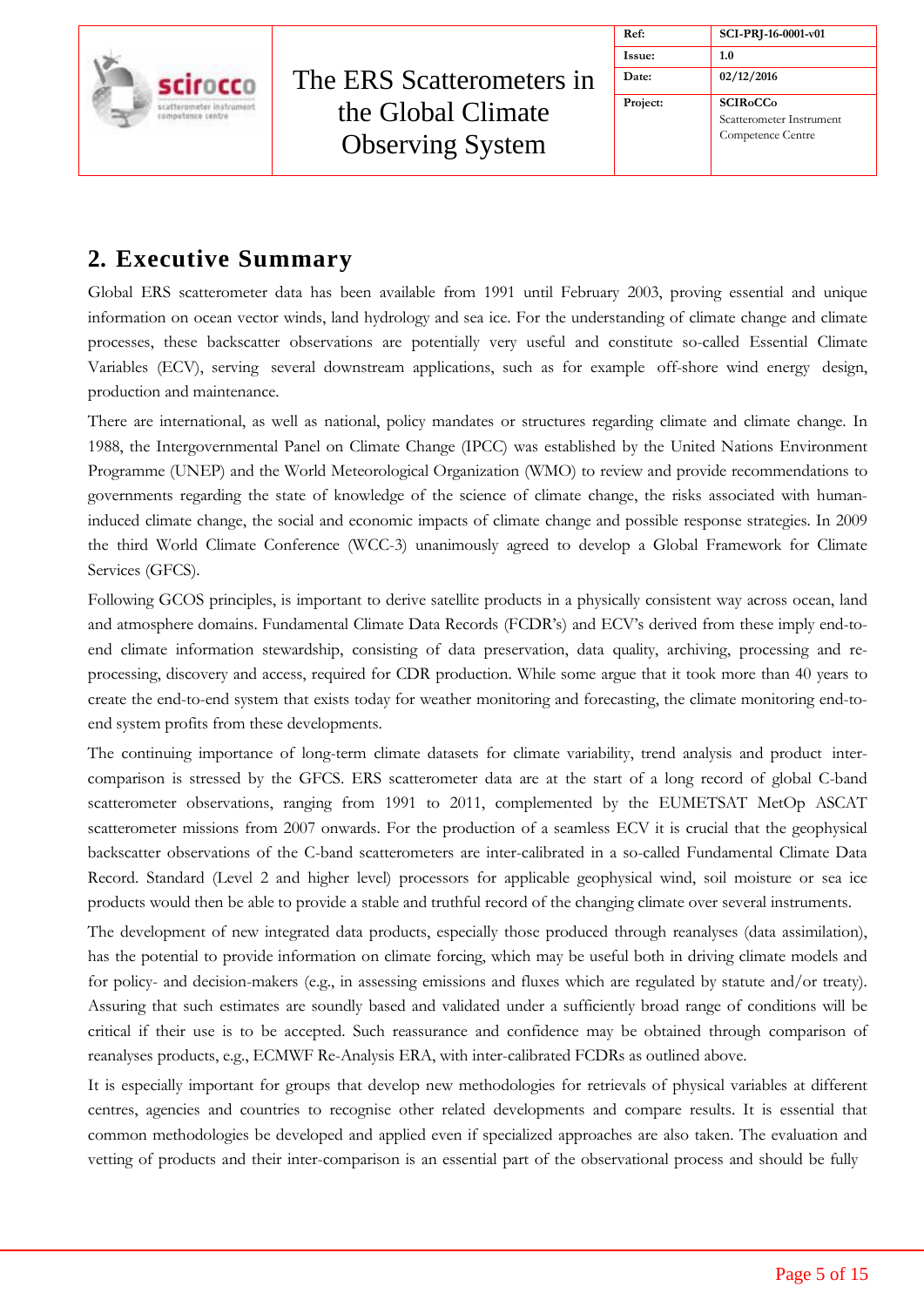

| Ref:          | SCI-PRJ-16-0001-v01                                              |
|---------------|------------------------------------------------------------------|
| <b>Issue:</b> | 1.0                                                              |
| Date:         | 02/12/2016                                                       |
| Project:      | <b>SCIRoCCo</b><br>Scatterometer Instrument<br>Competence Centre |

funded. Hence, the SCIRoCCo project successfully set out to developed new methodology to both linearly and nonlinearly inter-calibrate the C-band observations from the ASCAT and ERS scatterometer instruments. Moreover, in the EUMETSAT OSI SAF efforts are ongoing to inter-calibrate C-band and Ku-band scatterometers in order to obtain the desired set of FCDRs outlined above.

Since the calibration has been done in the geophysical measurement domain, the relation with instrument and L0 processing specification remains speculation. This does reduce the confidence in the ERS FCDRs and further investigation in the instrument and L0 processing performance is recommended.

The SCIRoCCo results on the current status of FCDR calibration are documented, but some loose ends exist:

- 1) FCDR documentation, such as instrument specification, anomaly records, ATBD, user manual, etc., should be accessible by all producers of downstream ECV's and by all users of the FCDR and CDR's. This is currently accommodated on the SCIRoCCo web portal, but maintenance of these pages thus should be assured;
- 2) This may be done through the provision of digital object identifiers (DOI), which are associated with a so-called landing page; the landing page is maintained and provides references to the necessary documentation and metadata; multiple portals could host a FCDR, but they all would point to the unique DOI, such that the accessibility to each FCDR may be easily checked by specifying the DOI in an internet search engine, as well as its authenticity and responsibility;

Another point of concern is the visibility and provision of information on the ERS scatterometers. In particular, the WMO OSCAR data base lists all past and present space-based instrument capabilities, but no links to satellite and scatterometer instrument specifications are provided. Such specifications are available on the SCIRoCCo pages and WMO should be formally requested to use those links, for example when kept near the maintained pages associated with the ERS1 and ERS2 scatterometer FCDR DOI landing pages.

The SCIRoCCo project elaborated the NetCDF definitions in collaboration with the EUMETSAT OSI SAF and H-SAF projects, the EU Copernicus Marine Environment Monitoring Service (CMEMS), the Copernicus Global Land Service and the International Ocean Vector Winds Team (IOVWST). The resulting community suggestions will be provided to the NetCDF board for endorsement, which may imply further evolution of these definitions and therefore adaptation of the FCDR and ECV data on the longer term. This would require some resources.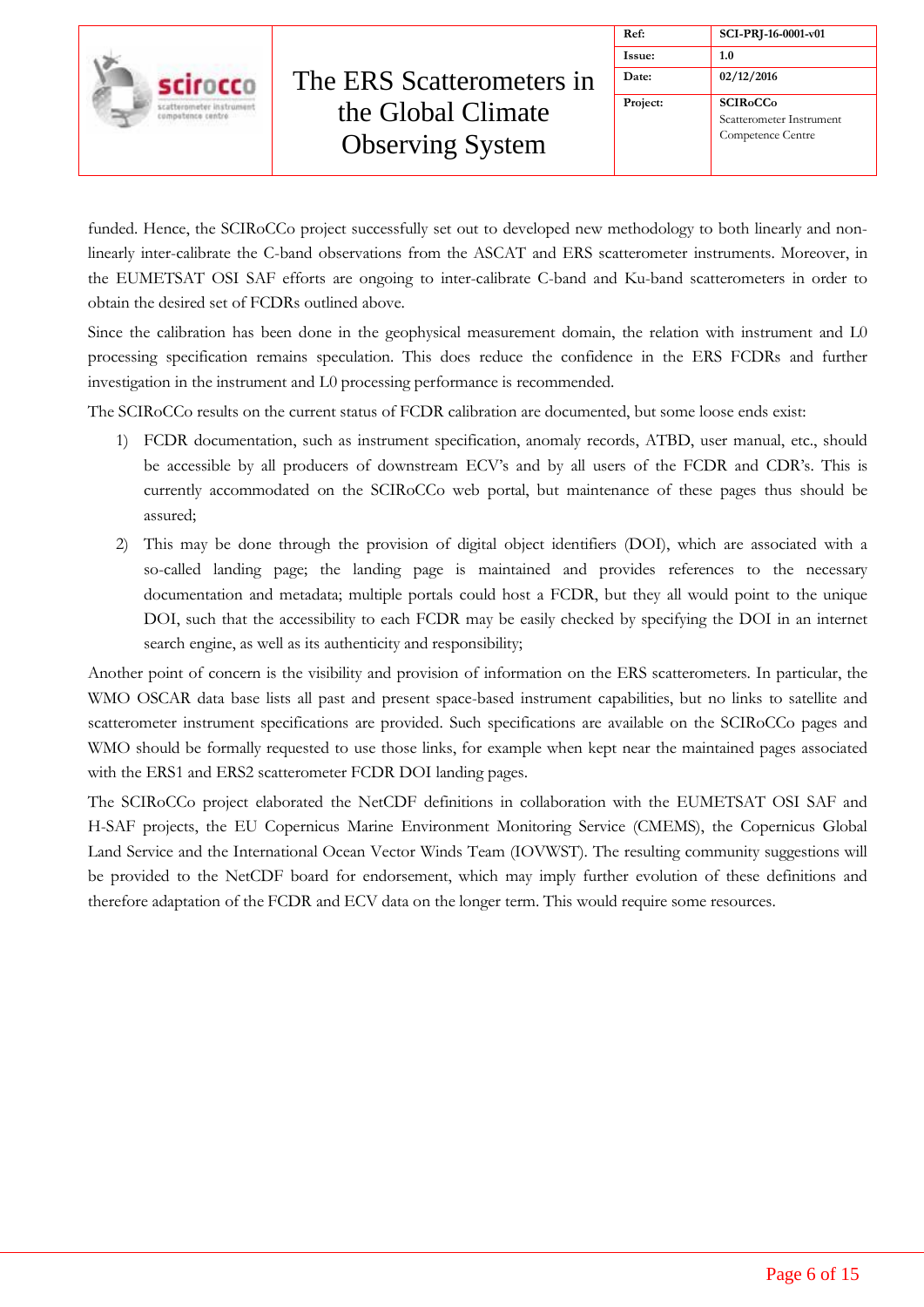

| Ref:     | SCI-PRJ-16-0001-v01                                                                    |
|----------|----------------------------------------------------------------------------------------|
| Issue:   | 1.0                                                                                    |
| Date:    | 02/12/2016                                                                             |
| Project: | <b>SCIR<sub>o</sub>CC<sub>o</sub></b><br>Scatterometer Instrument<br>Competence Centre |

# <span id="page-6-0"></span>**3. Global Climate Observing System**

Climate monitoring principles, requirements and guidelines for the creation of climate data records (CDR) have been formulated to increase awareness in space agencies to the specific observational and procedural needs for a successful climate monitoring.

The Earth's climate changes slowly relative to the period over which any individual satellite program lasts. Hence, a monitoring of the climate system is difficult unless a whole-system view is taken. Current space-based climate data records are based mainly on the observations of the research and operational satellite systems primarily built to support short-term weather and environmental prediction applications. Thus, past weather and Earth observations, ground-based and space-borne, have left an enormous legacy of data that provides the basis of our current knowledge on climate variability and change. However, there are a number of peculiarities associated with the satellite data which need to be addressed. These include among others instrument calibration, the absence of documented measurement traceability and uncertainty budgets. All of these can introduce artefacts into long-term time series and require careful attention when the resulting climate data record is produced, and consecutive series of satellite observations are integrated over time. In addition, weather observations do not necessarily address all needs for climate studies.



Figure 1 – Accuracy vs. stability diagram following Ohring et al. (2004).

GCOS has been identified as the climate observing component of Global Earth Observation System of Systems (GEOSS). GCOS is a system of observing systems built on the climate-relevant components of the established global observing systems for the atmosphere, ocean, land and surface water. The main components of the observing system are, inter alia, WMO Integrated Global Observing System (WIGOS), WWW Global Observing System (GOS) for atmospheric physical and dynamical properties, IOC/WMO/UNEP/ICSU Global Ocean Observing System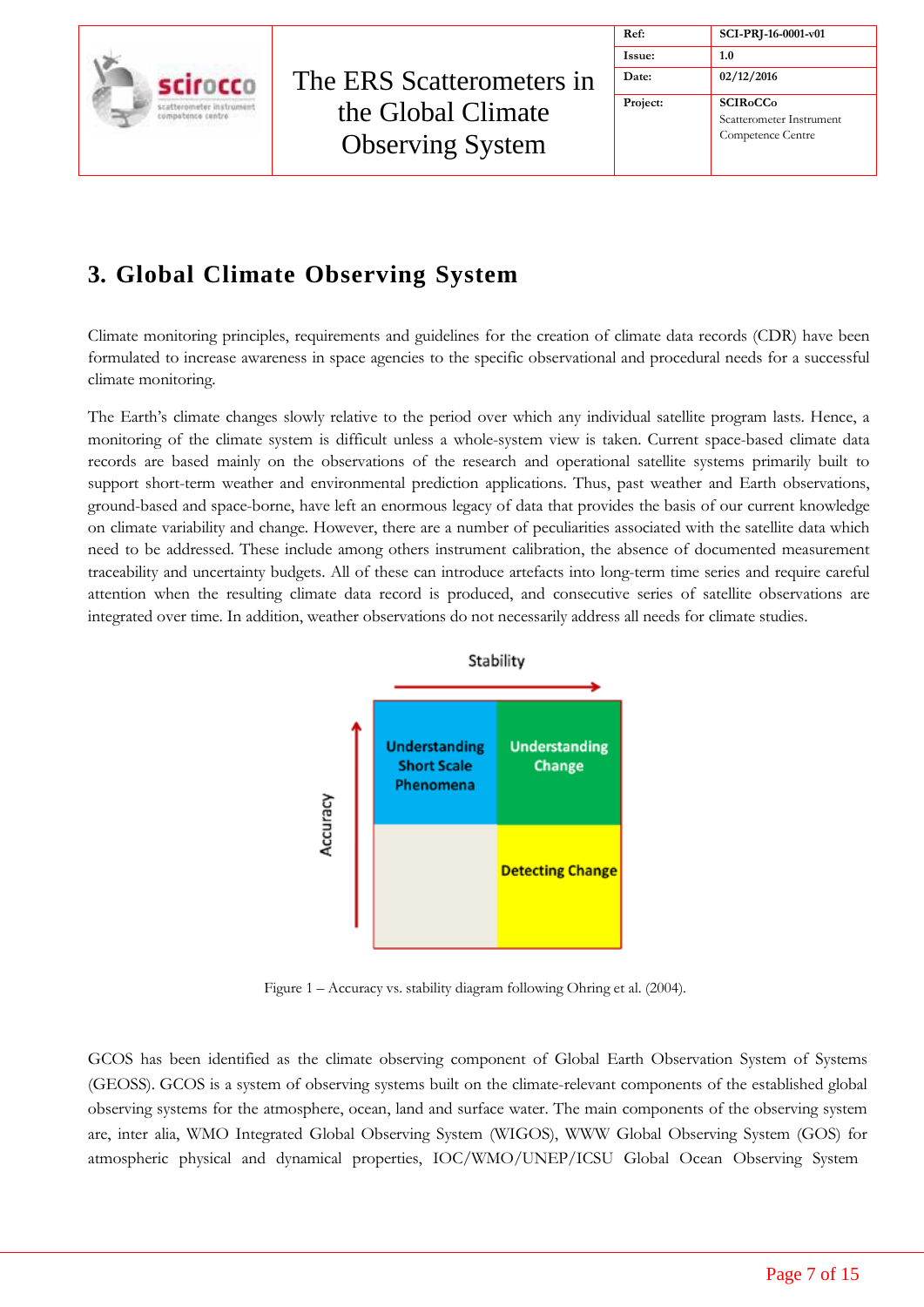

| Ref:     | SCI-PRJ-16-0001-v01                                              |
|----------|------------------------------------------------------------------|
| Issue:   | 1.0                                                              |
| Date:    | 02/12/2016                                                       |
| Project: | <b>SCIRoCCo</b><br>Scatterometer Instrument<br>Competence Centre |

(GOOS) for physical, chemical and biological properties of the ocean, FAO/UNEP/UNESCO/WMO/ICSU Global Terrestrial Observing System (GTOS) for land surface ecosystem, hydrosphere, and cryosphere measurements; and IGBP and WCRP and other research observing networks, which all link to scatterometer FCDRs and thus the SCIRoCCo project. Furthermore, the international climate programs and mechanisms which it supports, and through which it meets its objectives, include, inter alia, the World Climate Programme (WCP), The World Climate Research Programme (WCRP) and related earth system research programmes including the International Geosphere-Biosphere Programme (IGBP), the International Human Dimensions Programme (IHDP) and DIVERSITAS, the WMO/UNEP Intergovernmental Panel on Climate Change (IPCC) and the United Nations Framework Convention on Climate Change (UNFCCC).

### <span id="page-7-0"></span>**3.1 CDR guidelines**

#### **Box 3.4 Summary of GCOS Guideline for Satellite-based Datasets and Products**

- 1. Full description of all steps taken in the generation of FCDRs and ECV products, including algorithms used, specific FCDRs used, and characteristics and outcomes of validation activities.
- 2. Application of appropriate calibration/validation activities.
- 3. Statement of expected accuracy, stability and resolution (time, space) of the product, including, where possible, a comparison with the GCOS requirements.
- 4. Assessment of long-term stability and homogeneity of the product.
- 5. Information on the scientific review process related to FCDR/product construction (including algorithm selection), FCDR/product quality and applications.
- 6. Global coverage of FCDRs and products where possible.
- 7. Version management of FCDRs and products, particularly in connection with improved algorithms and reprocessing.
- 8. Arrangements for access to the FCDRs, products and all documentation.
- 9. Timeliness of data release to the user community to enable monitoring activities.
- 10. Facility for user feedback.
- 11. Application of a quantitative maturity index if possible.
- 12. Publication of a summary (a webpage or a peer-reviewed article) documenting pointby-point the extent to which this guideline has been followed.

Figure 2 – GCOS guidelines (RD-3).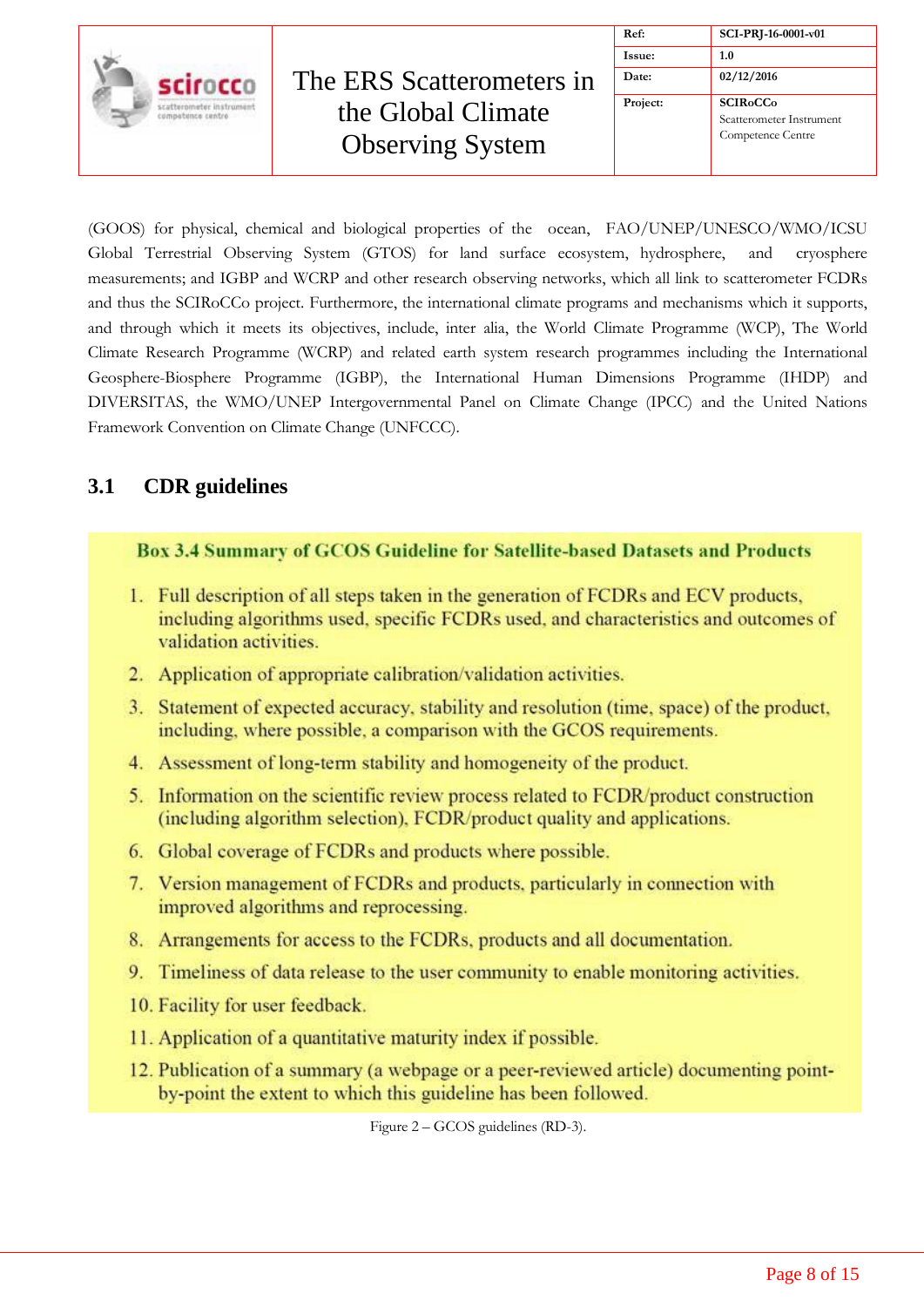

| Ref:     | SCI-PRJ-16-0001-v01                                              |
|----------|------------------------------------------------------------------|
| Issue:   | 1.0                                                              |
| Date:    | 02/12/2016                                                       |
| Project: | <b>SCIRoCCo</b><br>Scatterometer Instrument<br>Competence Centre |

Figure 2 provides a summary of the GCOS guidelines for satellite-based climate data sets and products, which may be compared to the assets of the SCIRoCCo project. A full specification of all processing steps taken in the generation of the FCDR and ECV products, including algorithms and data inputs exists. Moreover, the outcomes of the calibration and validation activities have been described and are publicly available. Moreover, a more minor nonlinearity exists in the scaling of the ERS-1 scatterometer measurements with respect to MetOp-A ASCAT. In SCIRoCCo appropriate calibration and validation activities have been performed, notably the inter-calibration with of the ERS-2 scatterometer with MetOp-A ASCAT, which has been absolutely calibrated against accurate transponders. The calibration effort moreover resulted in measures of stability and accuracy of the FCDR record after correction. Moreover, a year of calibrated wind ECV processing has been performed with the ASCAT Wind Data Processor (AWDP), showing that the 25-km sampled product essentially fulfils the GCOS ECV requirements. The non-linear and linear calibration procedures, as (further) developed within the SCIRoCCo project were and are being published in peer-reviewed scientific publications. Scientific publications on the wind (AWDP) and soil moisture processors and their validation are plentiful.

In terms of FCDR version management, the situation is less clear. Some instrument specifications remain unclear, as a non-linear calibration step has been necessary to fully align the measurement distributions of the ERS-1 and ERS-2 scatterometers, but it is not yet clear what hardware or L0 processing specifications cause such non-linearities. Furthermore, although the FCDRs are accessible, they are not well linked to popular user portals (see also next chapter). Furthermore, it is not clear yet how the facility for user feedback on the FCDR will be arranged.

Nevertheless, most components appear in place for the construction of the ERS-1 and ERS-2 CDRs, which is now being planned in the OSI SAF before February 2017, following its high user priority and rather due timeliness. The OSI SAF level 2 CDRs are reviewed by external experts following the GCOS guidelines as of Figure 2, including the availability of a helpdesk (e.g., scat(@knmi.nl). DOIs will be obtained and the ECV CDRs will be maintained and kept aligned with the ASCAT 25-km products in the EUMETSAT SAF network. When ready, the landing pages of the CDRs would naturally link to the publicly accessible information (DOI, if available) of the ERS FCDRs. Note that such DOI landing page should ideally cover all of the GCOS guidelines in Figure 2. Higher level (L3 and L4) ERS wind and surface stress products are foreseen in the EU Copernicus Marine Environment Monitoring Service (CMEMS), following an established procedure starting from scatterometer L2 data.

#### <span id="page-8-0"></span>**3.2 Standards**

The opportunity for standardisation extends beyond climate and includes the whole Earth observation mandate being covered in GEOSS. It is proposed to organize a major effort in concert with the International Organization for Standardization (ISO) and representatives from the various component systems. The WMO Information System (WIS), which is an extension of the WMO Global Telecommunication System (GTS) and GEOSS use the ISO 19115 metadata content standard for geographical information and the ISO 23950 interoperable search service, which can serve for extending the effort as broadly as possible. Because this approach uses well-known, compatible and interoperable standards, it is essential to foster the degree of data and information integration that is so vital to the understanding of climate.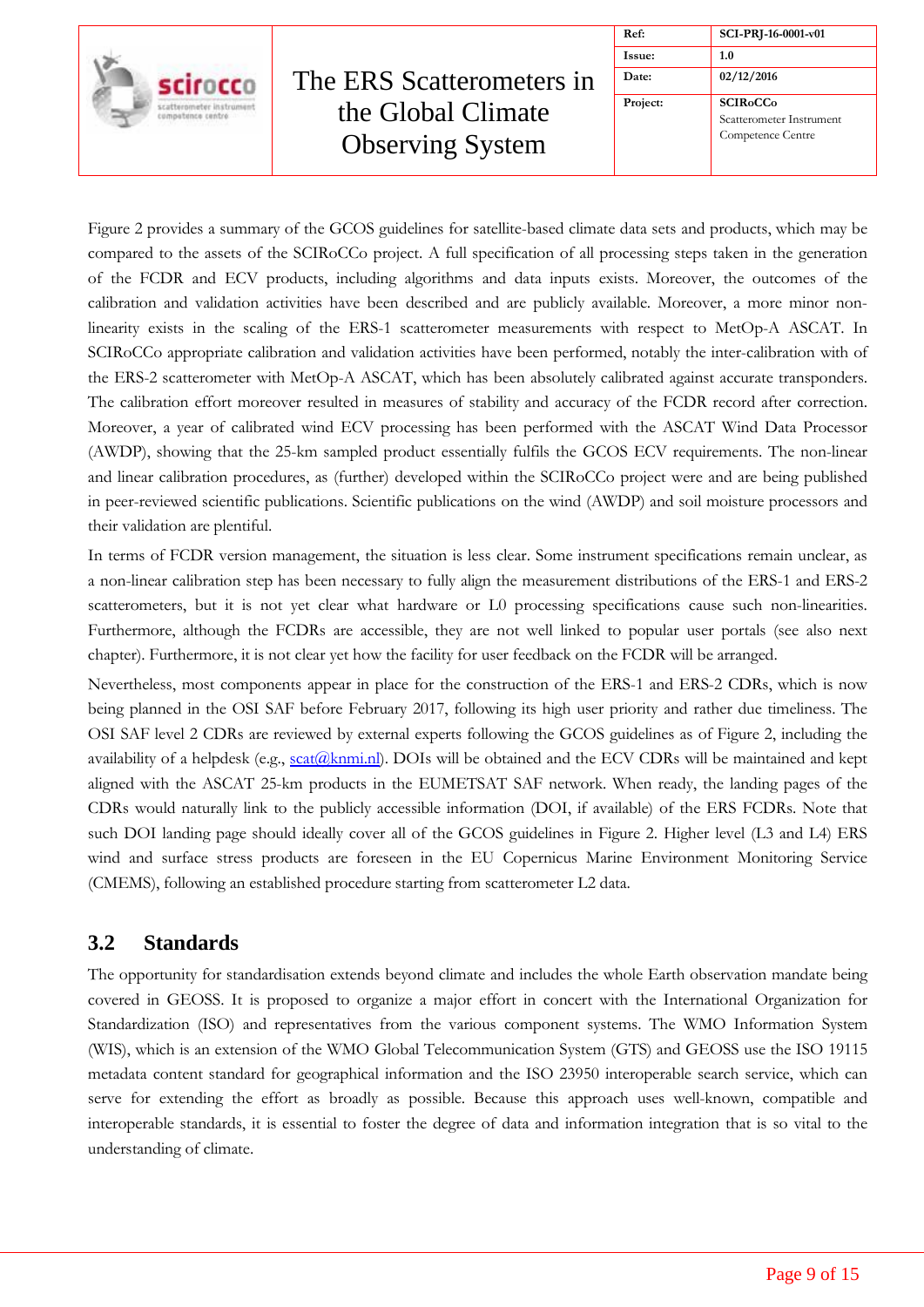

| Ref:     | SCI-PRJ-16-0001-v01                                               |
|----------|-------------------------------------------------------------------|
| Issue:   | 1.0                                                               |
| Date:    | 02/12/2016                                                        |
| Project: | <b>SCIR<sub>o</sub>CC<sub>o</sub></b><br>Scatterometer Instrument |

On a higher level, it was noted in the SCIRoCCo project that agencies who fund the production of CDRs should invest in the development of data and metadata standards. As NetCDF is widely used in the EO community, but mainly originates from the earth system modelling community, it appears natural that bodies such as the ESA and EUMETSAT reassure and coordinate that EO expert views are considered in the development of these standards, indeed, on a high level. At the moment, mainly NASA and NOAA have taken up such responsibility on behalf of the EO community. Instead, user communities are elaborating NetCDF definitions and standards, but which need coordination over the different EO themes, such as passive and active sensors, SST, wind, sea ice, hydrology, etc.., since different communities tend to develop their own standards. The SCIRoCCo project thus encourages ESA to take a role of EO NetCDF coordination.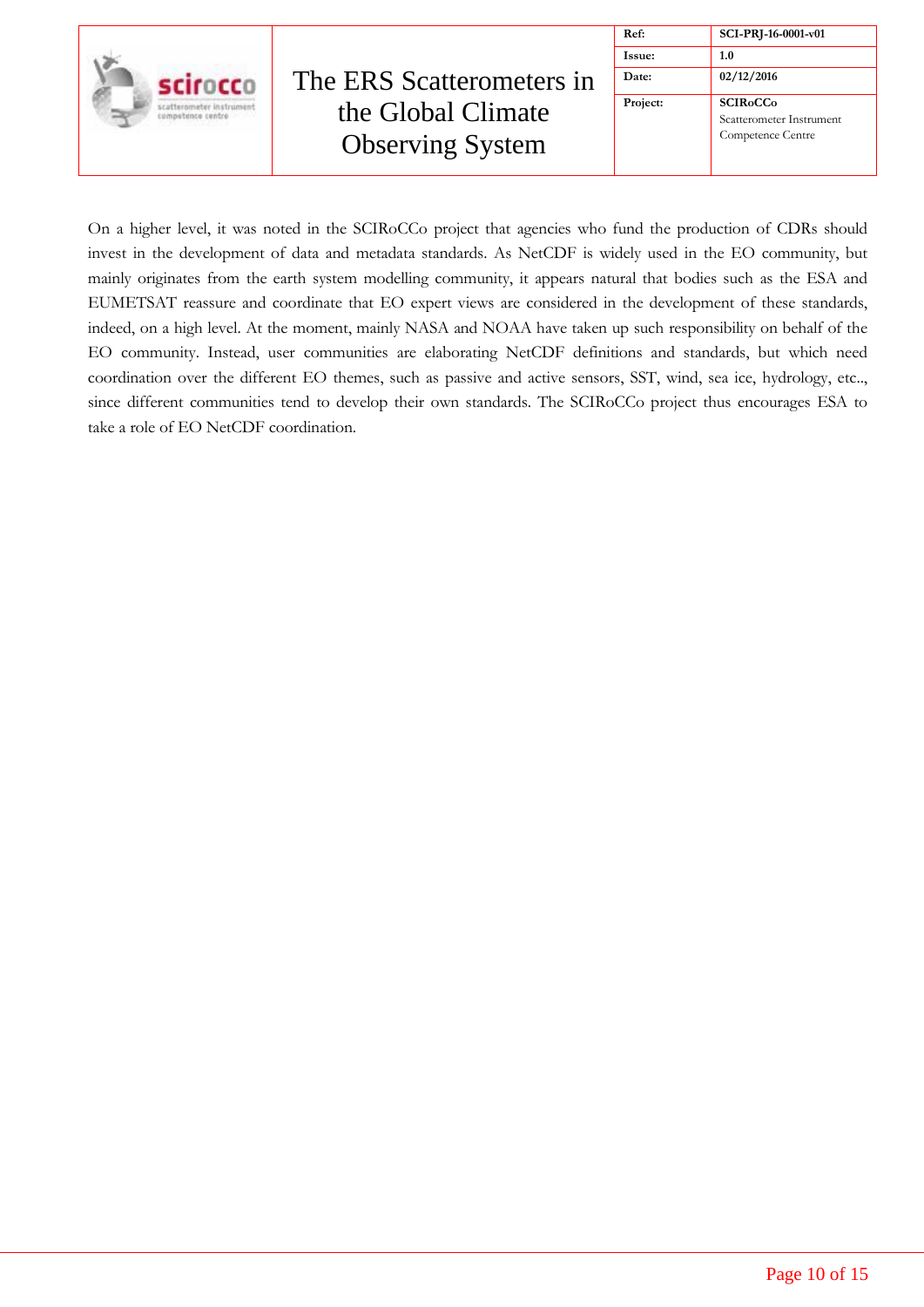|                                               |                           | Ref:     | SCI-PRJ-16-0001-v01                         |
|-----------------------------------------------|---------------------------|----------|---------------------------------------------|
|                                               |                           | Issue:   | 1.0                                         |
| scirocco                                      | The ERS Scatterometers in | Date:    | 02/12/2016                                  |
| scatterometer instrument<br>competence centre | the Global Climate        | Project: | <b>SCIRoCCo</b><br>Scatterometer Instrument |
|                                               | <b>Observing System</b>   |          | Competence Centre                           |

# <span id="page-10-0"></span>**4. WMO requirements and capabilities review**

|                                                                                                        | <b>OSCAR</b><br>Observing Systems Copobility Analysis and Review Tool                         |                          |                                                                       |                                                                              | <b>OSCAR</b><br>Observing Systems Capability Analysis and Review Tool                                             |                                                                          |                                 |                  |                                   |
|--------------------------------------------------------------------------------------------------------|-----------------------------------------------------------------------------------------------|--------------------------|-----------------------------------------------------------------------|------------------------------------------------------------------------------|-------------------------------------------------------------------------------------------------------------------|--------------------------------------------------------------------------|---------------------------------|------------------|-----------------------------------|
| Observation Requirements<br><b>Home</b>                                                                |                                                                                               | Space based Capabilities | Stirface Dated Capabilities                                           | Home                                                                         | <b>Observation Requirements</b>                                                                                   |                                                                          | <b>Space-based Capabilities</b> |                  | <b>Surface-based Capabilities</b> |
|                                                                                                        | Dvarviow Programmes Satellites instruments Frequencies Agencies Cap Analysee                  |                          |                                                                       | Overview Programmes Satellites Instruments Frequencies Agencies Gap Analyses |                                                                                                                   |                                                                          |                                 |                  |                                   |
| Satellite: ERS-1                                                                                       |                                                                                               |                          |                                                                       | I ⊳ Instrument: AMI-SCAT                                                     |                                                                                                                   |                                                                          |                                 |                  |                                   |
| Satellite details                                                                                      |                                                                                               |                          |                                                                       |                                                                              |                                                                                                                   |                                                                          |                                 |                  |                                   |
|                                                                                                        |                                                                                               |                          |                                                                       | Instrument details                                                           |                                                                                                                   |                                                                          |                                 |                  |                                   |
| Acronym                                                                                                | ERS-1                                                                                         |                          |                                                                       | <b>Acronym</b>                                                               | AMI-SCAT                                                                                                          |                                                                          |                                 |                  |                                   |
| Full name                                                                                              | European Remote-sensing Satellite - 1                                                         |                          |                                                                       | <b>Full name</b>                                                             | Active Microwave Instrument - Scatterometer                                                                       |                                                                          |                                 |                  |                                   |
| Sabilite Description<br>+ 1st flight unit of the ERS programme.<br>· Main missions: ocean observation. |                                                                                               | <b>Purpose</b>           |                                                                       |                                                                              |                                                                                                                   |                                                                          |                                 |                  |                                   |
|                                                                                                        | · Substantial contribution to land observation.<br>. Significant contribution to Solid Earth. |                          | <b>Short description</b>                                              |                                                                              | Sea surface wind vector. Also large-scale soil moisture<br>C-band (5.3 GHz), 3 side looking antennas              |                                                                          |                                 |                  |                                   |
|                                                                                                        |                                                                                               |                          | Background                                                            |                                                                              | One operating mode of AMI (Active Microwave Instrument) on ERS-1 and                                              |                                                                          |                                 |                  |                                   |
| Mass at launch                                                                                         | 2364 kg                                                                                       | Dry mass                 | 2084 kg                                                               |                                                                              | <b>ERS-2</b>                                                                                                      |                                                                          |                                 |                  |                                   |
| Power                                                                                                  | 2000 W                                                                                        |                          |                                                                       | <b>Scanning Technique</b>                                                    |                                                                                                                   | One 500-km swath starting from 200 km off-track. 3 looks each pixel (45, |                                 |                  |                                   |
| <b>Data access link</b>                                                                                | no link provided                                                                              |                          |                                                                       |                                                                              | 90 and 135° azimuth)                                                                                              |                                                                          |                                 |                  |                                   |
| <b>Data access</b><br>information                                                                      | and F-PAF)                                                                                    |                          | . Most products available from the PAF's (UK-PAF, D-PAF, I-PAF        | <b>Resolution</b>                                                            |                                                                                                                   | Best quality: 50 km; sampling: 25 km                                     |                                 |                  |                                   |
|                                                                                                        | . Several products available in Near-Real-Time.                                               |                          | . Product of meteorological interest syallable on the GTS through the | Coverage / Cycle                                                             | Global coverage in 3 days average, depending on operation mode<br>(alternative to AMI-SAR, duty cycle about 70 %) |                                                                          |                                 |                  |                                   |
|                                                                                                        | Regional Telecommunication Hub (RTH) of Rome.                                                 |                          |                                                                       | <b>Mass</b>                                                                  | 325.8 kg                                                                                                          | Power                                                                    | 4800 W                          | <b>Data Rate</b> | 500 kbps                          |
| Orbit                                                                                                  | Sunsynchronous orbit                                                                          | Altitude                 | 765 km                                                                |                                                                              |                                                                                                                   |                                                                          |                                 |                  |                                   |
| ECT                                                                                                    | 10:30 desc                                                                                    |                          |                                                                       |                                                                              |                                                                                                                   |                                                                          |                                 |                  |                                   |
|                                                                                                        |                                                                                               |                          |                                                                       | <b>Providing Agency</b>                                                      |                                                                                                                   | <b>ESA</b>                                                               |                                 |                  |                                   |
| Space agency                                                                                           | <b>EGA</b>                                                                                    |                          |                                                                       | <b>Instrument Maturity</b>                                                   |                                                                                                                   |                                                                          | Flown on an R&D satellite       |                  |                                   |
| <b>Status</b>                                                                                          | Inactive                                                                                      |                          |                                                                       | <b>Utilization Period:</b>                                                   |                                                                                                                   |                                                                          | 1991 to 2011-07-06              |                  |                                   |
| Details on Status<br>(an available)                                                                    | · PRARE tailed soon after launch.                                                             |                          |                                                                       | Last update:                                                                 |                                                                                                                   | 2012-06-06                                                               |                                 |                  |                                   |
| Launch                                                                                                 | 17 Jul 1991                                                                                   | <b>EGL</b>               | 10 Mar 2000                                                           | Detailed characteristics                                                     |                                                                                                                   |                                                                          |                                 |                  |                                   |
| Last opdate:                                                                                           | 2015-07-27                                                                                    |                          |                                                                       |                                                                              |                                                                                                                   |                                                                          |                                 |                  |                                   |

Figure 3 – ERS-1 satellite (left) and scatterometer (right) in the WMO OSCAR data base.

Requirements for and capabilities of past missions and instruments are listed in the WMO OSCAR data base, which serves several EO climate applications [\(https://www.wmo-sat.info/oscar/\)](https://www.wmo-sat.info/oscar/). The representation of the ERS scatterometers may be improved. First of all, in the ERS mission description there is a tab for a "Data access link", which is not provided. We suggest that the ESA Earth Online link, [https://earth.esa.int/web/guest/missions/esa](https://earth.esa.int/web/guest/missions/esa-operational-eo-missions/ers)[operational-eo-missions/ers,](https://earth.esa.int/web/guest/missions/esa-operational-eo-missions/ers) may be provided.

On a next level, OSCAR presents AMI-SCAT, but no link to its detailed characteristics is provided, which appears also as a missed opportunity. Since, OSCAR lists capabilities, a natural link may be [https://earth.esa.int/web/sppa/mission-performance/esa-missions/ers-2/scatterometer/sensor-description,](https://earth.esa.int/web/sppa/mission-performance/esa-missions/ers-2/scatterometer/sensor-description) but while this page does list some, but not all available ERS CDR products.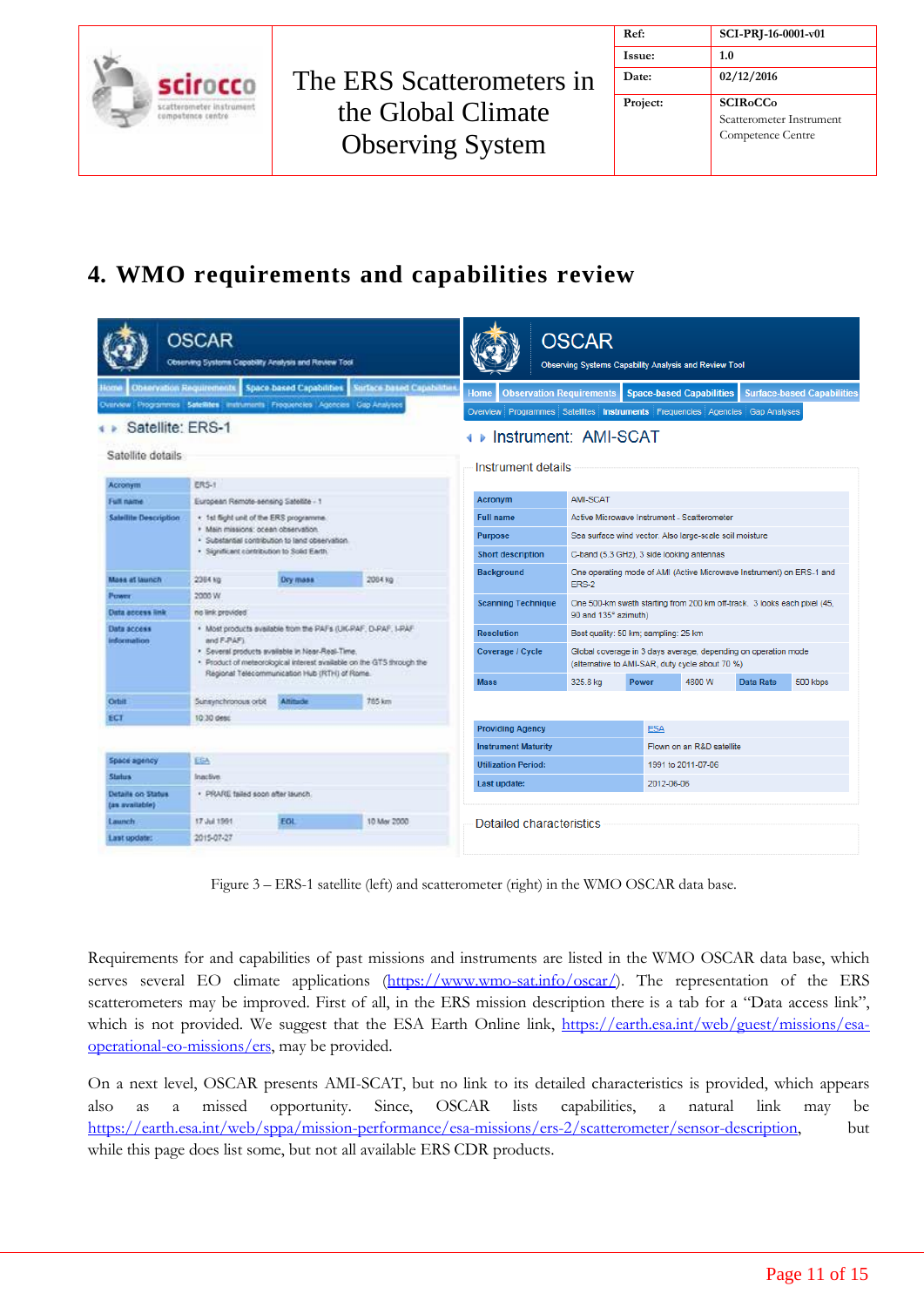|                                                                                                                                                                                                                                                                                                                                                |                                                                                                                      |                                                           | Ref:                                                                                                                                                                      |                                                      | SCI-PRJ-16-0001-v01                                                                                                 |
|------------------------------------------------------------------------------------------------------------------------------------------------------------------------------------------------------------------------------------------------------------------------------------------------------------------------------------------------|----------------------------------------------------------------------------------------------------------------------|-----------------------------------------------------------|---------------------------------------------------------------------------------------------------------------------------------------------------------------------------|------------------------------------------------------|---------------------------------------------------------------------------------------------------------------------|
|                                                                                                                                                                                                                                                                                                                                                |                                                                                                                      |                                                           | Issue:                                                                                                                                                                    |                                                      | 1.0                                                                                                                 |
| scirocco                                                                                                                                                                                                                                                                                                                                       | The ERS Scatterometers in                                                                                            |                                                           | Date:                                                                                                                                                                     |                                                      | 02/12/2016                                                                                                          |
| scatterometer instrumen<br>competence centre                                                                                                                                                                                                                                                                                                   | the Global Climate<br><b>Observing System</b>                                                                        |                                                           |                                                                                                                                                                           | Project:                                             | <b>SCIRoCCo</b><br>Scatterometer Instrument<br>Competence Centre                                                    |
| Satellites this instrument is flying on<br>indicates future satellites<br><b>European Remote-sensing Satellite (ESA)</b>                                                                                                                                                                                                                       | Note: a red tag indicates satellites no longer operational, a green tag indicates operational satellites, a blue tag |                                                           | Tentative Evaluation of Measurements<br>a full Gap Analysis by Variable, click on the respective variable.<br>Note: table can be sorted by clicking on the column headers | Search:                                              | The following list indicates which measurements can typically be retrieved from this category of instrument. To see |
| ERS-1 (see instrument status) Jul 1991 - Mar 2000<br>ERS-2 (see instrument status) Apr 1995 - Jul 2011                                                                                                                                                                                                                                         |                                                                                                                      | <b>artatus</b>                                            | sissuance for<br><b>Insanuring this</b><br>variable                                                                                                                       | <b>Policy atlasment beneficiations</b>               | <b>SELANATUR</b>                                                                                                    |
| Instrument classification                                                                                                                                                                                                                                                                                                                      |                                                                                                                      | With Scene put<br>the surface<br>(hockortal)              | - permany                                                                                                                                                                 | Over sea only                                        | C-band scatterometer around 5.3<br><b>GHB</b>                                                                       |
| Earth observation instrument<br>Active and radio-occultation sensor                                                                                                                                                                                                                                                                            |                                                                                                                      | Soil molature at<br>surface                               | 2 may high-                                                                                                                                                               | Coarse spatial resolution<br>Affected by vegetation. | Scatterometer in C-band (around<br>6.3 GHz)                                                                         |
| Scatterometer                                                                                                                                                                                                                                                                                                                                  |                                                                                                                      | Visito & Lette Los Antes<br><b>BOUNDARY</b><br>(haccorda) | 2 Electry height                                                                                                                                                          | Over sea only.                                       | G-band scattmometer ansuret 5.3<br><b>GHI</b>                                                                       |
| <b>Mission objectives</b>                                                                                                                                                                                                                                                                                                                      |                                                                                                                      | Leaf Area Index<br><b>ILAD</b>                            | 3. high                                                                                                                                                                   | Costes soyiel resolution                             | C.band scatteromater sensitive<br>始心                                                                                |
| <b>Primary mission objectives</b><br>• Wind speed over the surface (horizontal)<br>• Wind vector over the surface (horizontal)<br>Secondary mission objectives<br>· Sea-ice type<br>· Soil moisture (in the roots region)<br>· Soil moisture at surface<br><b>Opportunity objectives</b><br>Biomass<br>• Leaf Area Index (LAI)<br>· Snow cover |                                                                                                                      | <b>Blorysta</b>                                           | Literat                                                                                                                                                                   | Index only. Coarse spatial<br>mschifon.              | C-band serialtive to total biomass                                                                                  |
|                                                                                                                                                                                                                                                                                                                                                |                                                                                                                      | Sea-kit type                                              | <b>Chair</b>                                                                                                                                                              | No specific Imitation.                               | Scatterometer. C-band (around)<br>5.3 GHz). Type interpreted as<br>reportsupheress                                  |
|                                                                                                                                                                                                                                                                                                                                                |                                                                                                                      | Snow cover                                                | <b>Lider</b>                                                                                                                                                              | Coarse scatial resolution.<br>Thick show only        | Scatterometer in C-band (around)<br>530Hz                                                                           |
|                                                                                                                                                                                                                                                                                                                                                |                                                                                                                      | Snow status<br>(immt/day)                                 | <b>La finan</b>                                                                                                                                                           | Coarse sowial resolution<br>Thick snow only.         | Scatterometer in C-band (around)<br>5.3 CHz)                                                                        |
|                                                                                                                                                                                                                                                                                                                                                |                                                                                                                      |                                                           | <b>Littles</b>                                                                                                                                                            | Coarse spatial resolution.                           | Scatterometer in C-band caround                                                                                     |
| · Snow status (wet/dry)                                                                                                                                                                                                                                                                                                                        |                                                                                                                      | Soil moistuisi (in<br>the roots region)                   |                                                                                                                                                                           | Affected by vegetation.                              | 5.3 GHz). Assimilation process<br><b>ERROR ERRY</b>                                                                 |

Figure 4 – ERS scatterometer mission objectives (left) and measurement evaluation (right) in OSCAR.

OSCAR lists the mission objectives of an active scatterometer instrument class, as depicted in figure 4, by listing the primary, secondary and opportunity variables that may be measured. This is followed by an evaluation of such measurements in 5 subjective classes. These assessments can be tracked down to a personal level, such that suggestions for improvement can be handled formally by an expert group in a rolling review cycle. Further links allow gap analyses by variable over the years, both in the past and future, by comparing capabilities and requirements, which are both provided in the data base.

The OSCAR variable "sea ice cover" defined as "the fraction of an ocean area where ice is present" has not been activated for scatterometers, whereas all scatterometers are well capable of detection of sea ice edge and cover. Suggestions and omissions should be reported to the WMO Space Programme Office [sat-help-desk@wmo.int.](mailto:sat-help-desk@wmo.int)

#### <span id="page-11-0"></span>**4.1 Visibility and outreach**

Users interested in the ERS FCDRs will be mostly producers of L2 geophysical products, which operate in a known circle and are relatively easy to inform of new versions of the product.

However, L2 CDR producers have a limited number (< 100) of registered or known users of these products and guide downstream producers of L3 and L4 products, as for example by the EUMETSAT OSI SAF. Unlike for CDRs, timely L2 products are very popular in real-time applications.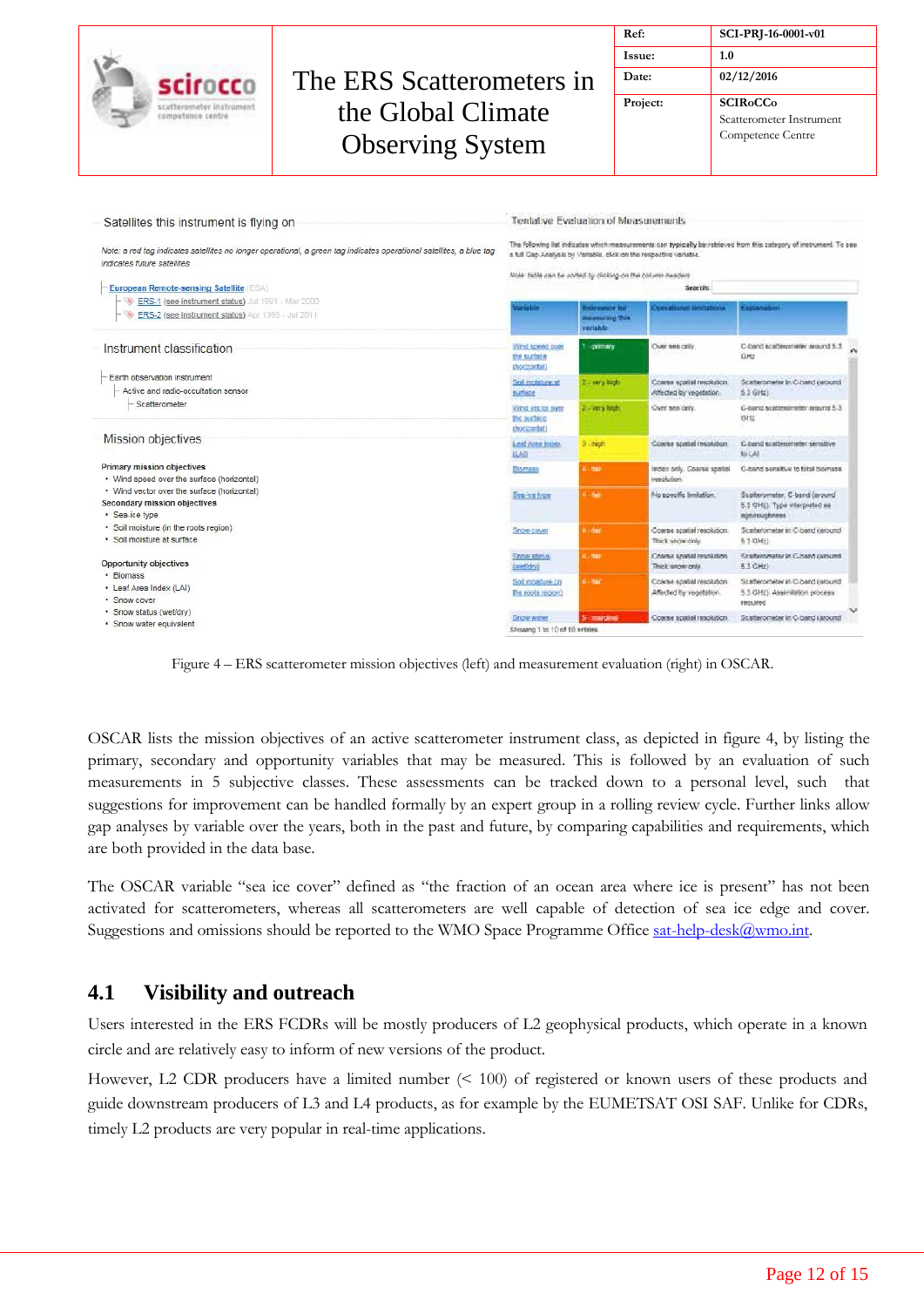

| Ref:     | SCI-PRJ-16-0001-v01                                              |
|----------|------------------------------------------------------------------|
| Issue:   | 1.0                                                              |
| Date:    | 02/12/2016                                                       |
| Project: | <b>SCIRoCCo</b><br>Scatterometer Instrument<br>Competence Centre |

Several portals host L3 and L4 scatterometer products, such as CMEMS and JPL PODAAC, which, indeed are very popular for hydrological, oceanographic, climate monitoring and climate research applications. Scatterometer-only high-quality L3 products are made separately for ascending and descending orbits due to the substantial diurnal cycle over the ocean and land surfaces and for the ERS scatterometer may only be produced on a monthly basis, due to the relatively poor spatial sampling. Despite their popularity, a main R&D task for ocean vector winds and surface stresses remains to provide high-quality L4 products with sufficient time and space resolution by blending scatterometer and reanalyses winds, stresses, or their derivatives, curl and divergence.

In terms of outreach, the goal of the Product Access Guide (PAG) maintained by WMO is to facilitate access to satellite-based geophysical datasets ("level 2" products or higher) for users, and to provide guidance on these products where possible. This is achieved by linking to quality-controlled product collections made available online by data providers. Information on theme-specific international expert groups and training material is also provided, see figure 5. The PAG is simple and distinct from comprehensive data portals such as the GEO portal, the INSPIRE-GEO portal, or the WIS portals. One key target audience are less-experienced satellite data users, in particular from developing countries.



## **Product Access Guide**

### Domain terms Ocean surface wind

| Imagery                        | <b>Product Collections</b> |                           |                                                     | <b>Training material</b> |                                                               |                                                       |
|--------------------------------|----------------------------|---------------------------|-----------------------------------------------------|--------------------------|---------------------------------------------------------------|-------------------------------------------------------|
| Atmosphere ><br>$L$ and $\geq$ | Preview<br>Image           | Organization              | <b>Access link</b>                                  | Preview<br>Image         | Organization                                                  | <b>Access link</b>                                    |
| Ocean <sup>v</sup>             |                            | <b>EUMETSAT</b>           | <b>EUMETSAT OSI-SAF Ocean</b><br>Surface Winds      |                          | <b>COMET/MetEd</b>                                            | Introduction to Tropical Meteorology                  |
| Ocean surface wind             | <b>NOAA</b>                | <b>OSPO Wind Products</b> |                                                     | <b>COMET/MetEd</b>       | <b>Tropical Cyclone Intensity Analysis</b>                    |                                                       |
|                                |                            | <b>EUMETSAT</b>           | <b>EUMETSAT Product</b><br>Navigator: Ocean surface |                          | <b>EUMETRAIN</b>                                              | Ocean Surface Wind Products and<br>Services (OSI SAF) |
|                                | <b>Expert Groups</b>       | winds                     |                                                     | <b>COMET/MetEd</b>       | Advances in Microwave Remote<br>Sensing: Ocean Wind Speed and |                                                       |
|                                | Preview<br>Image           | Organization              | <b>Access link</b>                                  |                          |                                                               | Direction                                             |

Figure 5 – WMO scatterometer wind access guide (RD-5).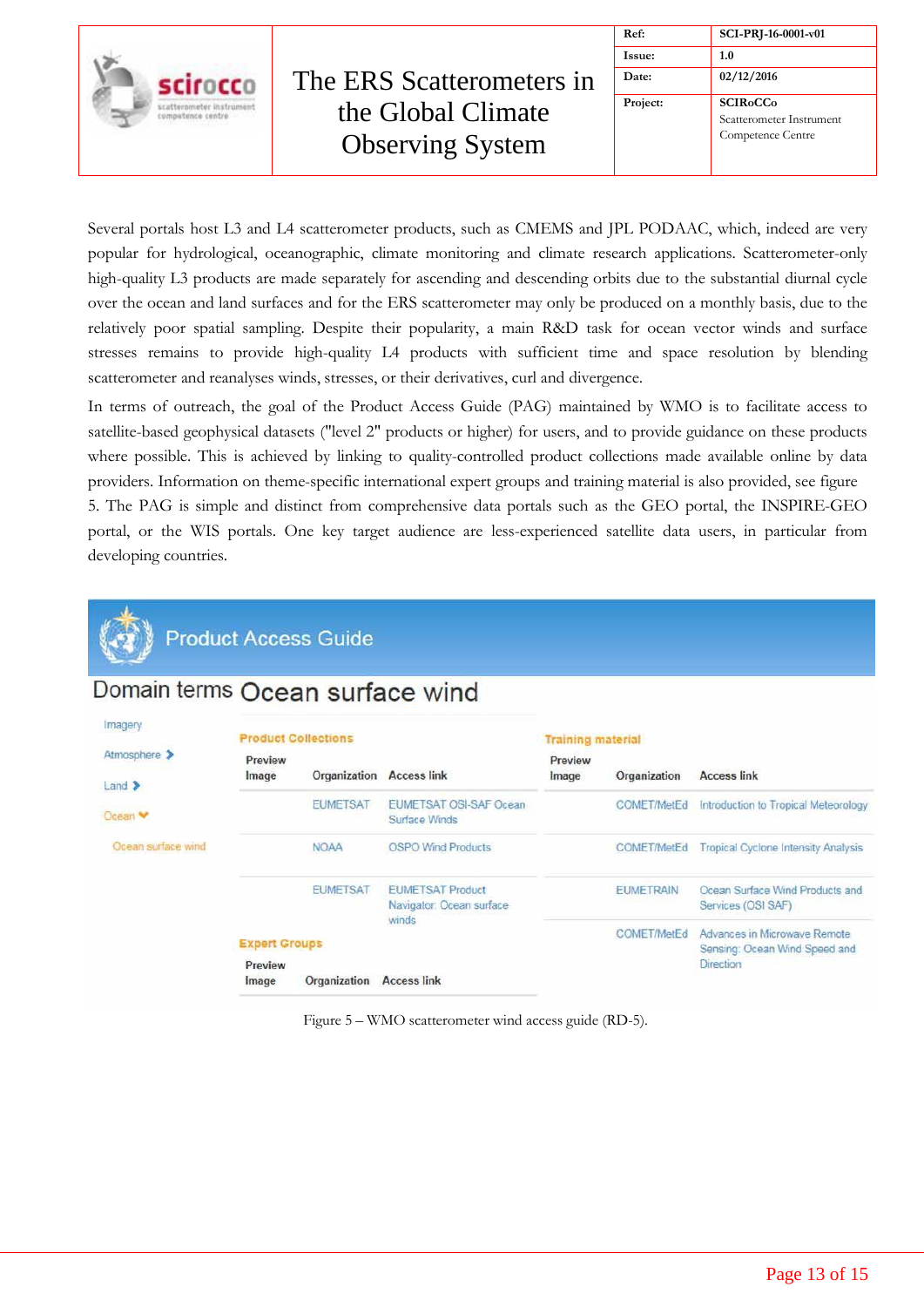

| Ref:     | SCI-PRJ-16-0001-v01                                                                    |
|----------|----------------------------------------------------------------------------------------|
| Issue:   | 1.0                                                                                    |
| Date:    | 02/12/2016                                                                             |
| Project: | <b>SCIR<sub>o</sub>CC<sub>o</sub></b><br>Scatterometer Instrument<br>Competence Centre |

## <span id="page-13-0"></span>**5. Conclusion and recommendations**

The document provides a summary of the major outputs/findings of the SCIRoCCo project contributing to the GCOS.

The continuing importance of long-term climate datasets for climate variability and trend analysis and product inter-comparison is stressed by the GFCS. C-band ERS scatterometer data are at the start of a long record of global geophysical products from 1991 to today through the NASA Ku-band QuikScat scatterometer mission from 1999 to 2009 and the EUMETSAT MetOp C-band ASCAT scatterometer missions from 2007 onwards. For the production of a seamless ECV's it is crucial that the geophysical backscatter observations of the C-band scatterometers are inter-calibrated in a so-called Fundamental Climate Data Record. Standard (Level 2 and higher level) processors for applicable geophysical wind, soil moisture or sea ice products would then be able to provide a stable and truthful record of the changing climate over several instruments.

The development of new integrated data products, especially those produced through reanalyses (data assimilation), has the potential to provide information on climate forcing which may be useful both in driving climate models and for policy- and decision-makers (e.g., in assessing emissions and fluxes which are regulated by statute and/or treaty). Assuring that such estimates are soundly based and validated under a sufficiently broad range of conditions will be critical if their use is to be accepted. Such reassurance and confidence may be obtained through comparison of reanalyses products, e.g., ECMWF Re-Analysis ERA, with inter-calibrated FCDRs as outlined above.

It is especially important for groups that develop new methodologies for retrievals of physical variables at different centres, agencies and countries to recognise other related developments and compare results. It is essential that common methodologies be developed and applied even if specialized approaches are also taken. The evaluation and vetting of products and their inter-comparison is an essential part of the observational process and should be fully funded. Hence, the SCIRoCCo project successfully set out to developed new methodologies for linearly and nonlinearly inter-calibrate C-band scatterometers.

Since the calibration has been done in the geophysical measurement domain, the relation with instrument and L0 processing specification remains speculation. This does reduce the confidence in the ERS FCDRs and further investigation in the instrument and L0 processing performance is recommended.

The SCIRoCCo results on the current status of FCDR calibration are documented, but some loose ends exist:

1) FCDR documentation, such as instrument specification, anomaly records, ATBD, user manual, etc., should be easily accessible by all producers of downstream ECV CDRs and by all users of the FCDR and CDRs. This is currently accommodated through the SCIRoCCo web portal, but maintenance of these pages thus should be assured, or otherwise comprehensive integration in the ESA portals following the GCOS guidelines;